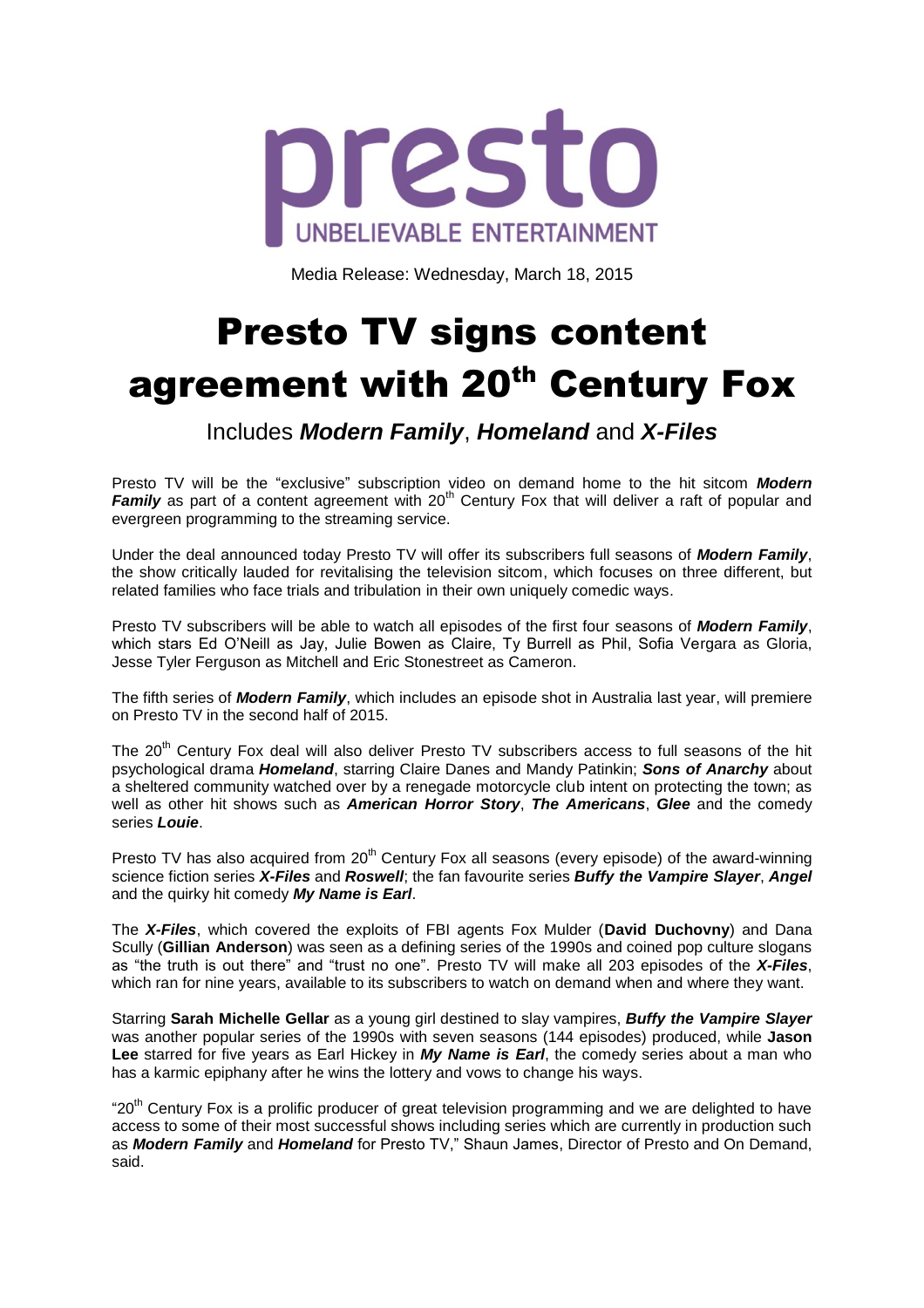"Our deal with 20<sup>th</sup> Century Fox has also bolstered our great library of television with some of the most iconic television shows ever produced including the *X-Files* and *Buffy The Vampire Slayer* which have amassed massive fan bases around the world and which will now be available to Presto TV subscribers to watch every episode when and where they want on demand."

"We are continuing to add programming to our Presto TV service and have more exciting announcements to come."

"We're delighted to partner with Presto TV, one of Australia's premiere streaming platforms," said Gina Brogi, Executive Vice President, Worldwide Pay Television and SVOD, Twentieth Century Fox Television Distribution. She added, "Presto TV is the perfect new home for the first four seasons of Modern Family on SVOD. This program, along with the other great Fox programs, will give Australian viewers more choices and better programming than ever."

Presto TV delivers an unbelievable selection of 1000s of hours ad-free television shows to Australian TV lovers to stream on demand for \$9.99 per month. Presto subscribers also have the choice of subscribing to Presto Movies for \$9.99 per month or both services for \$14.99 per month with no ongoing commitment.

Presto TV has previously announced programming deals with quality production houses including HBO, SHOWTIME®, CBS Studios International, Viacom International Media Networks and Hasbro Studios as well as a range of some of the best local content from Foxtel, the Seven Network and ABC Commercial.

Presto TV joins Presto Movies, which features blockbusters and all-time favourite films from a constantly updated collection of great movies.

Presto is currently offering customers a free 30 day trial of Presto Entertainment, Presto's TV & movies subscription. To experience Presto for free for 30 days, new customers can visit [www.presto.com.au](http://www.presto.com.au/) and sign up today.

At the end of the 30 day free trial period, customers keen to stay on as Presto subscribers can choose between Presto TV or Presto Movies for \$9.99 a month, or continue with a Presto Entertainment TV and movies subscription for \$14.99 a month, with no ongoing commitment\*.

Presto TV, Presto Movies and the Presto Entertainment subscription are currently available across Windows PCs, Mac, iPads, select iPhones and Android devices and via Google Chromecast. Subscribers can visit [www.presto.com.au/devices](http://www.presto.com.au/devices) to see the full range of supported devices. Subscribers can register up to four compatible devices and watch two devices simultaneously.

Presto is unmetered for customers connecting to the service via Foxtel Broadband and Telstra fixed broadband. ISP and data charges will otherwise apply when viewing Presto over mobile networks and via non-Foxtel Broadband or non-Telstra broadband services\*.

Specially curated selections of the TV and movie titles available on Presto are easily accessed through the 'Collections' feature, with the remaining wealth of constantly updated content on Presto easily discovered through the 'Search' feature. Presto encourages subscribers to check back regularly to discover new content via the Presto Community [\(community.presto.com.au\)](http://community.presto.com.au/), or to follow us on Facebook [\(www.facebook.com/presto\)](http://www.facebook.com/presto) and Twitter (@presto).

Presto TV is a 50-50 joint venture between Foxtel and Seven West Media.

###

## **www.presto.com.au/tv**

## **About Presto**

Presto is powered by Foxtel, one of Australia's most progressive and dynamic media companies. Presto allows Australians to experience great entertainment on demand, for a low monthly subscription fee. Presto is currently available to its subscribers across Windows PCs, Mac, select iPads/ iPhones and select Android tablets/ smartphones and via Google Chromecast. Recent releases and old favourites from major and key independent film studios are currently available in a Presto Movies monthly subscription. Presto TV features a vast library of subscription on demand television content comprising a broad range of locally commissioned and internationally acquired content including drama, comedy, factual and entertainment TV programs.